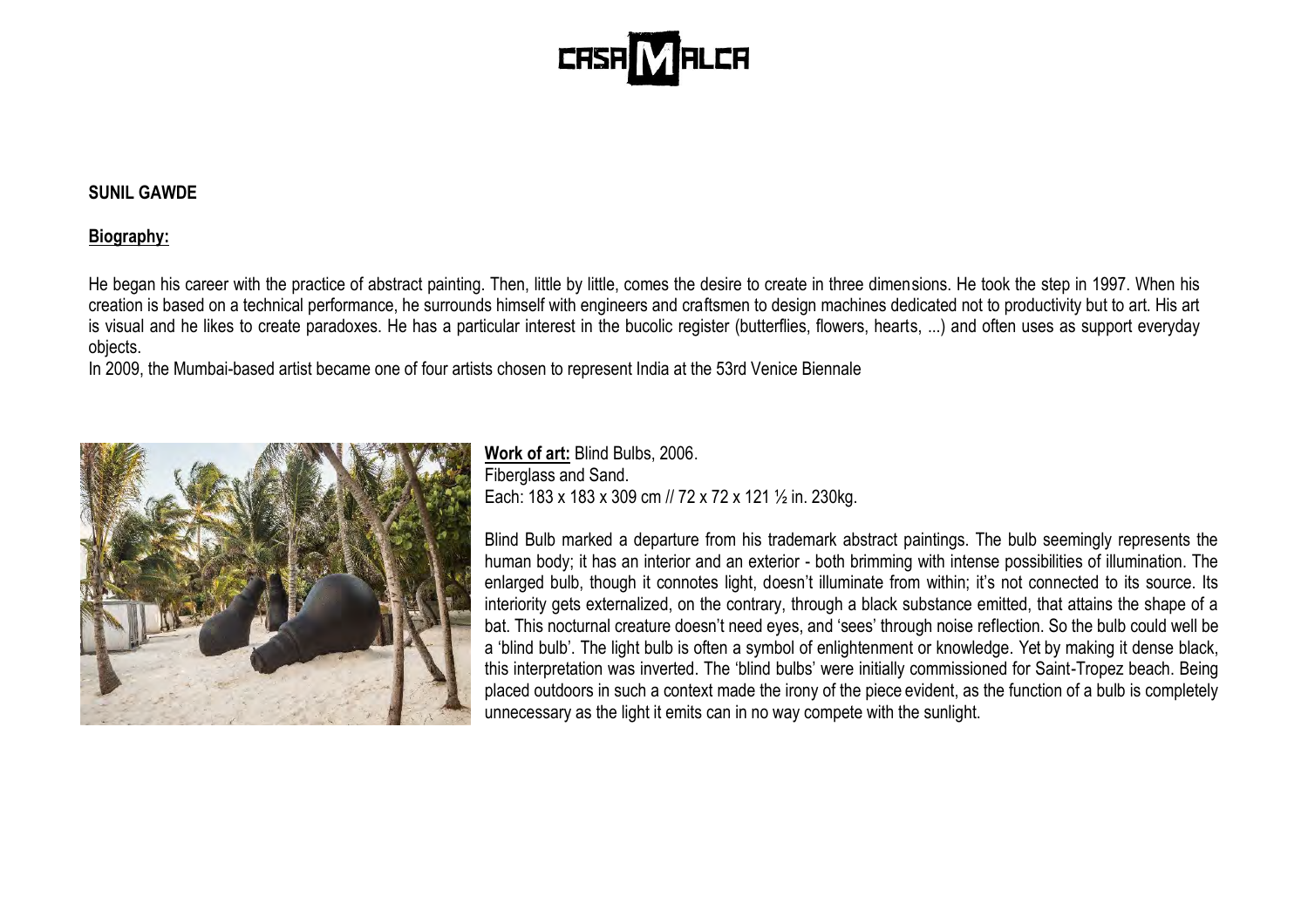

# **SUBODH GUPTA**

## **Biography:**

A painter by training, he is now one of the most famous artists. Gupta has also been interested in certain artistic forms such as performance, video, photography, sculpture, or installations. He makes most of his time his art using various utensils of everyday life, or by reproducing gigantic sculpture, as evidenced for example by his exhibition "Adda / Rendez-vous" at « La Monnaie de Paris » in 2018.



**Work of art:** A Giant Leap of Faith, 2006. Stainless Steel. Height : 700 cm // 275 ½ in. Weight : Approximately 600 kg.

For Gupta, who for more than a decade has represented the dynamism of the Indian art scene, it is still, like his Chinese contemporaries Ai Weiwei or Chen Zhen, to mix a Western cultural form (here, for example, the endless Column of Constantin Brancusi) and objects inscribed in traditional ethnic customs (bucket and anodized metal). The meeting of the two universes produces these synthetic forms, hybrids which try the work of the artist, but also our globalized society.

In his work A Giant Leap of Faith, Gupta stacked 13 buckets for the old monumental column. The bucket, symbol of the daily labor of millions of individuals, acquires here a spiritual dimension, like the strange concrete monuments that are the Indian countryside.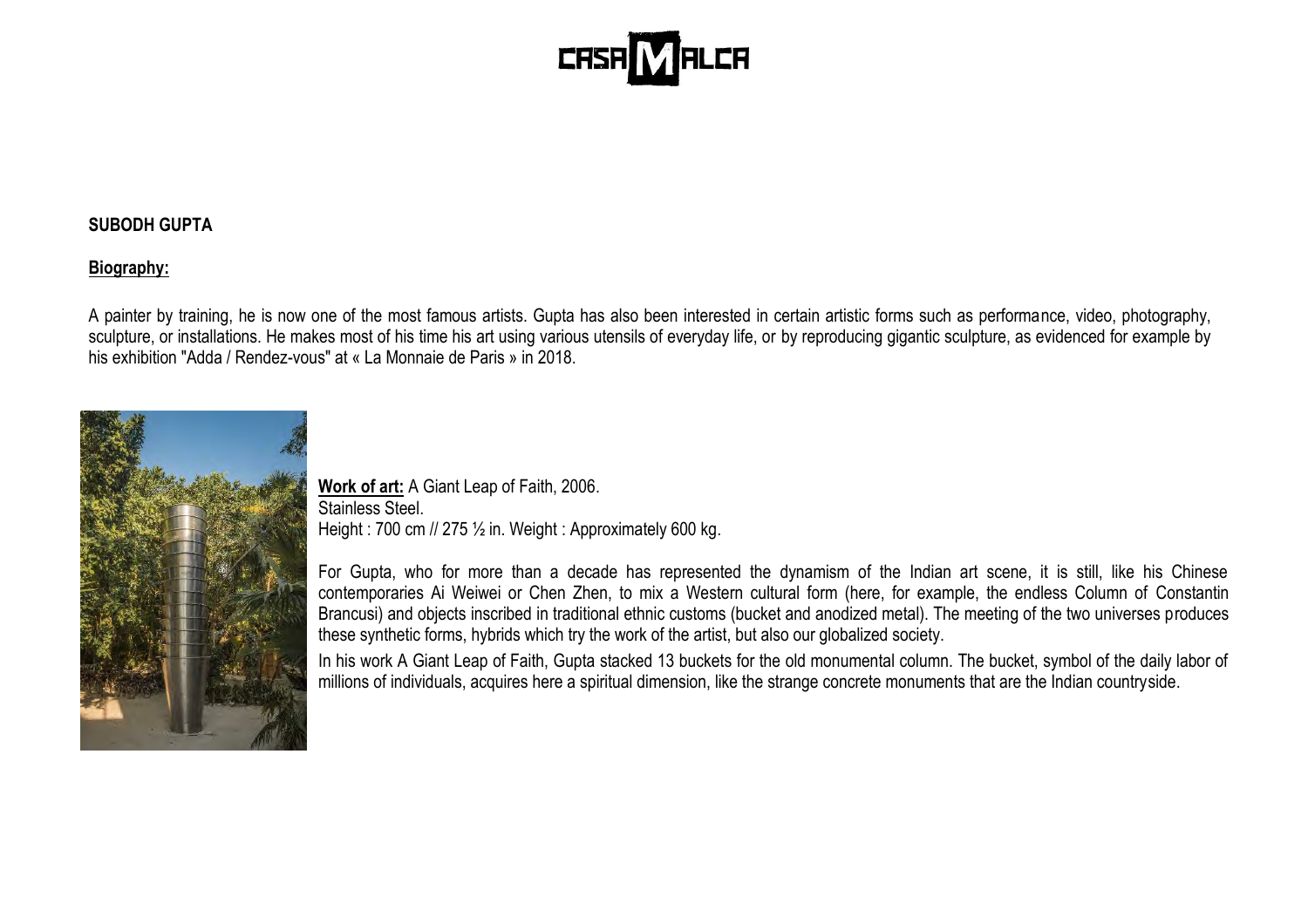

## **KENNY SCHARF**

# **Biography:**

Kenny Scharf is a world-renowned artist, born in California in 1958. After graduating from SVA in New York City, he quickly became an essential personality of the interdisciplinary East Village Art Scene of the '80s, alongside Andy Warhol, Jean-Michel Basquiat and Keith Haring. Kenny is known as the father of Pop Surrealism, a movement that he coined and continues to represent today. His body of work spans across street art, painting, sculpture, and installations. Scharf's most recent collaboration was with Christian Dior, working alongside designer Mr. Kim Jones to design and launch Dior's Spring 2021 collection. The influence of graffiti, comics, cartoons, advertising, and Pop culture in general, is present in all of his works and form both a hallmark of style and a historical context. Kenny's unmistakable aesthetic is marked by his irreverent and fun characters as well as the bright colors typically associated with the spray paint technique.



# **Work of art:**

Scary Guy (Red) 2013-2018 Fire retardant fiberglass 296 x 104 x 37 inches 243.84 x 264.16 x 93.98 cm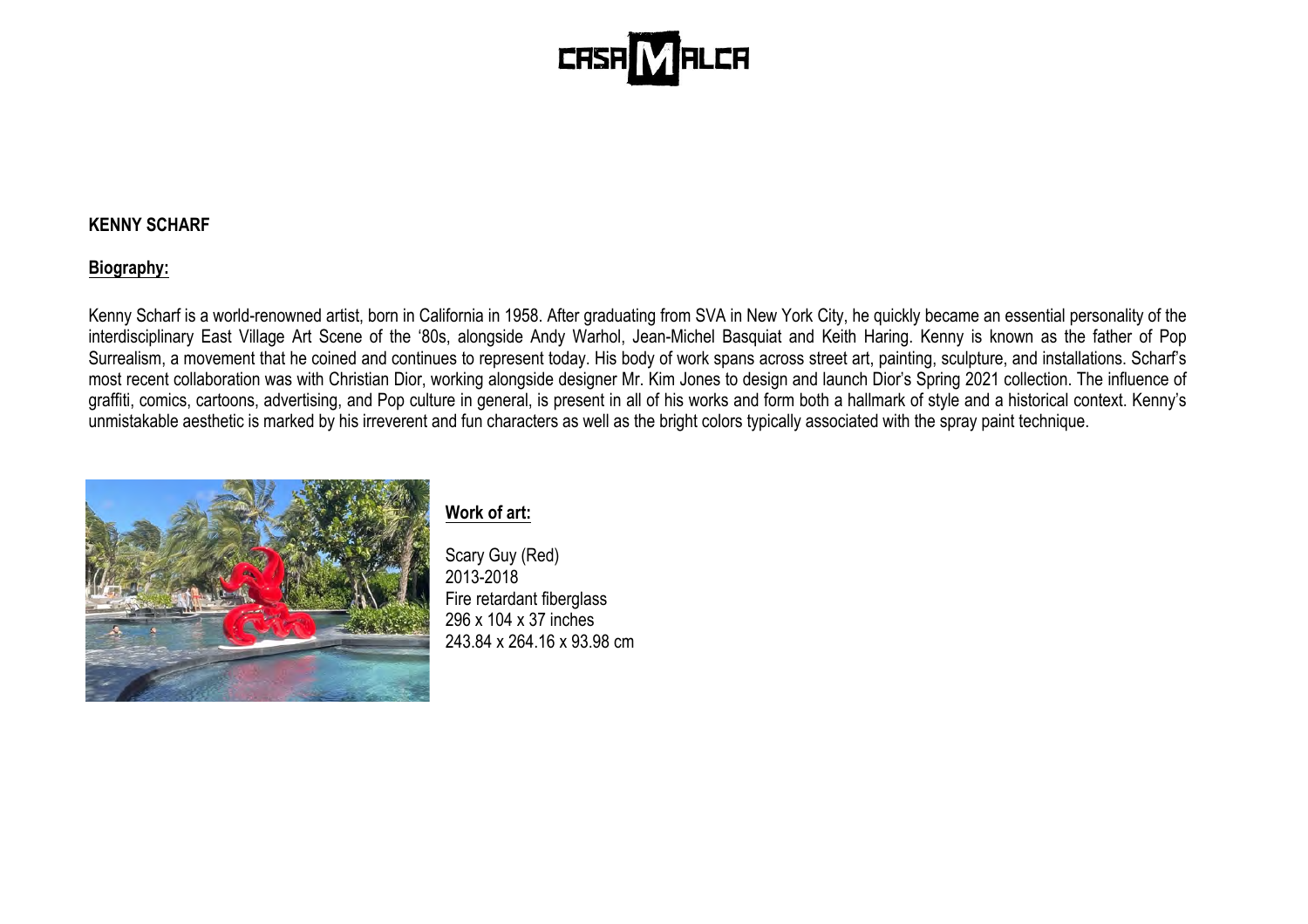

## **JITISH KALLAT**

#### **Biography:**

He is a photographer and a sculptor. He was revealed at a very young age by his subtle fusion of themes such as time, death, life cycles, celestial bodies and family ancestry, in addition to the urban landscape of his hometown of Mumbai. Some of his best-known works are Aquasaurus, 365 Lives, 9 Carbon Milk and Midnight Anatomy.



**Work of art:** Eruda, 2006 Black lead on painted fiberglass. 399 x 155 x 155 cm // 157 x 61 x 61 inches. Weight : 300 kg.

Eruda is a mammoth iconic sculpture of a young boy selling books on the traffic lights of Mumbai. The children (who could sometimes be illiterate) often sell these books authoritatively, playfully engaging in conversations about the book's interest value; their rigour, audacity and endurance making them mascots for the resilience of a city such as Mumbai. Kallat's sculpture has feet shaped like homes, forming the quintessential image of a nomad whose home is where he lays his feet. Treated in black-lead, 'Eruda' ensures that you take back a black stain on your fingers if you choose to touch him; also black-lead is the softest form of carbon while diamond remains the hardest.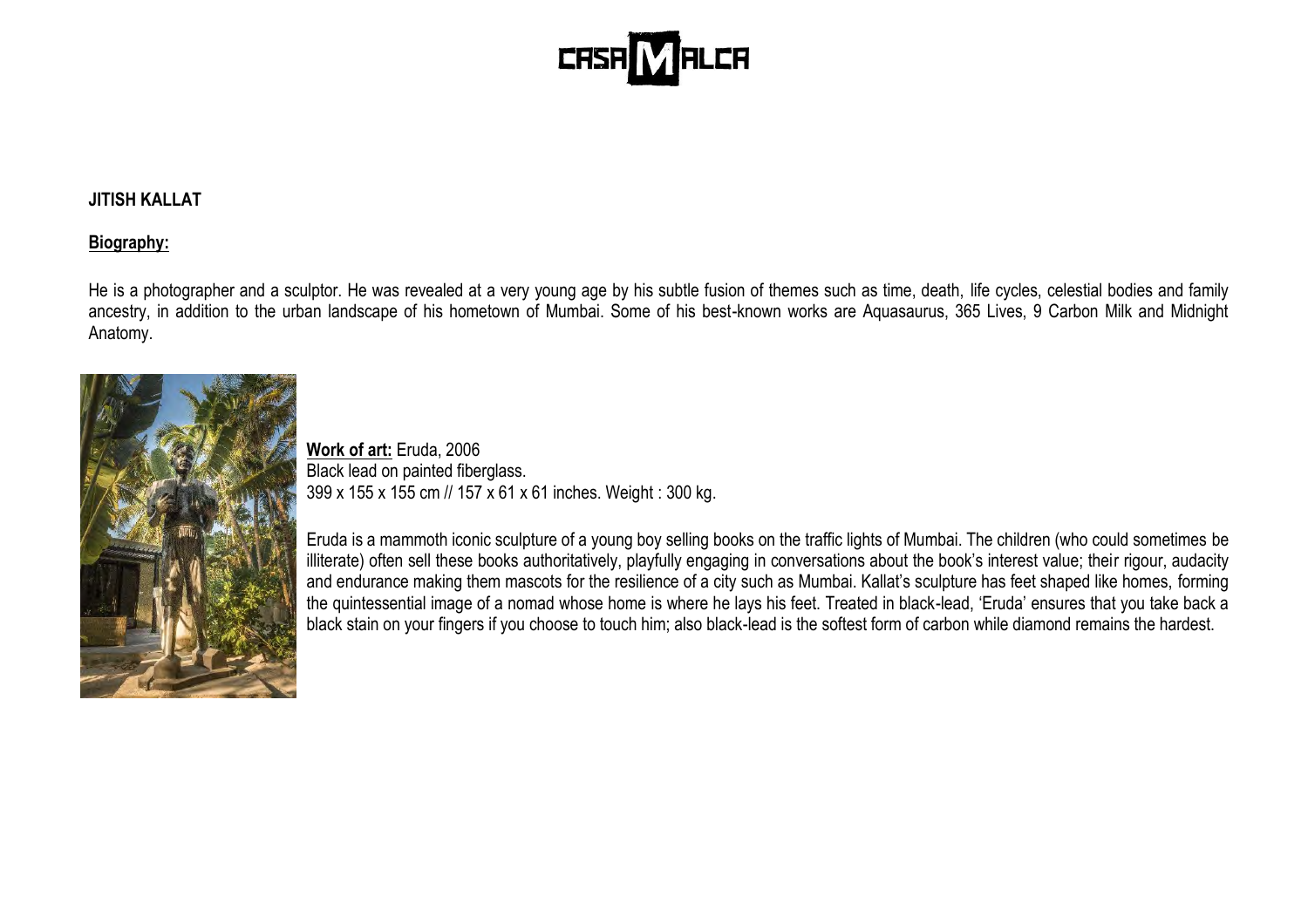

#### **RAVINDER REDDY**

#### **Biography:**

He is an artist known for making monumental sculptures. His works are a mixture of different iconographic sources such as pop art like Andy Warhol, and Indian traditions, his references to Yakshi deities, as well as various technical processes. Indeed, he is experimenting with a mixture of terracotta and fiberglass as a stable medium.



**Work of art:** Head for Diego, 2009-2010. Bronze painting. 118 4/5 x 106 3/4 inches // 302 x 271 cm.

Women have always been the focus of Reddy's work. All his work is a celebration of the female form, encapsulated by his eye for detail as well as his respect for the feminine – whether depicted as giant heads or figurative, voluptuous sculptures

It is the apparent obsession with heads and size that are the dominant leitmotif of Reddy's work. "The head is the immediate recognisable form for any human being," said Reddy. "So I said, why not do the head?" This thought was reinforced when Reddy was studying Art in London

Reddy's palette features gold, red, yellow and blue. Gold, as a skin colour, looks rich and has a "religious significance to its turmeric hue," he said. The gaze of Reddy's women – whether its Devi, Krishnaveni or Woman

Holding Her Own Hair – is arresting. Always looking straight, bold, pliant, sensual and demanding, all at the same time. Reddy says he always wanted the eyes to make the viewer feel a little dwarfed by their sheer penetration. Ravinder Reddy's women heads refer to a classical Indian tradition and to modern pop art simultaneously. It is Indian in the modern world.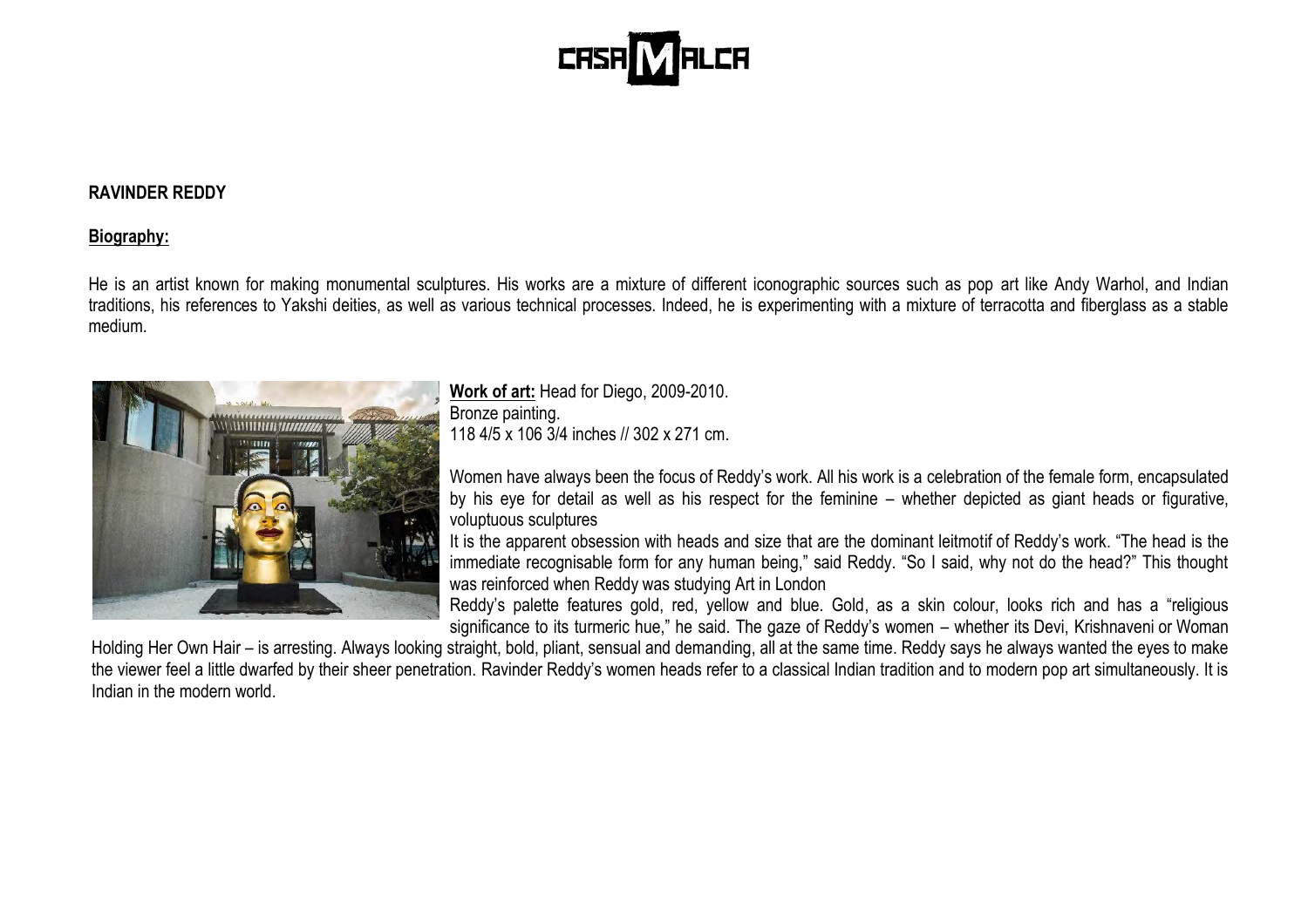

#### **KENNY SCHARF**

## **Biography:**

He exhibited at the Fun Gallery in 1981 and the Tony Shafrazi Gallery in 1984. His colorful painting, inspired by the imagery of popular culture, especially television, is close to free figuration. His work is on the border between the world of graffiti and that of contemporary art, in the manner of Keith Haring and Jean Michel Basquiat.



**Work of art:** Endless Totem, 1997. Epoxy, urethane paint and lacquer on marine grade aluminum. 482,5 x 104 x 76 cm // 189 x 41 x 30 inches. Weight: Approximately 600 kg.

According to Scharf, "This Tiki Totem moniker is a fantasy come true. To realize something of this magnitude is beyond my wildest dreams. I love the way they relate to the Pacific Northwest culture as well as the universal Tiki culture, which extends from the South Pacific through the Northwest and up to Alaska. As I've said before, art should, above all, be fun, and these huge 3D forms translate that perfectly"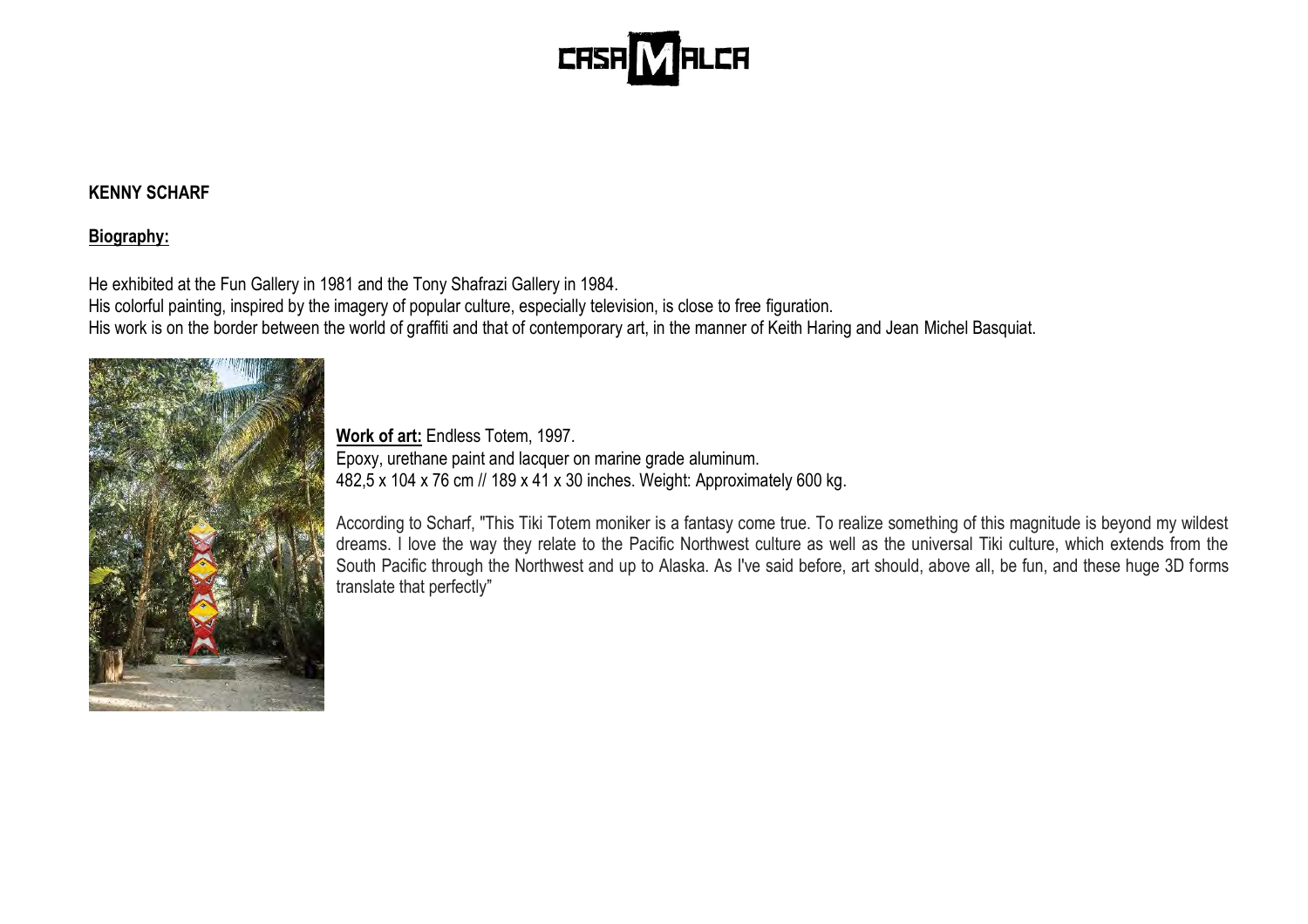

#### **JIANGUO SUI**

#### **Biography:**

Sui Jianguo became known around the world by using Maoist iconography as an exorcism. It is thus seen as a major interpreter of how economic transition has been reflected in art. His works deal with his adaptation to the present and metamorphoses induced by new technologies, without discrediting the persistence of cultural values specific to his national heritage.



**Work of art:** Legacy Mantle, 2003 Fiberglass. 310 x 220 x 240 cm // 122 x 86 1/2 x 94 1/2 inches. Weight : 500 kg.

Leaving behind the purely abstract explorations of sculptural language in the Structure Series, in 1997 Sui Jianguo began working with the representational subject matter of the Mao suit (known in Chinese as a Zhongshan or Sun Yat-sen suit). Producing the Legacy Mantle series, he grasped this collective totemic symbol of several generations of Chinese and was repeatedly invited to international touring exhibitions, making this one of the most important projects in his practice. Although the jacket in question was designed for and, in Chinese, named after Sun Yat-sen, it became popular both in mainland China and abroad only after Mao Zedong took to wearing it on a regular basis, ultimately becoming a symbol of the Communist regime.

Originally known as the Zhongshan suit, the uniform became known in the West as the Mao suit because it was the latter leader who chose to wear it with such regularity. Mao Zedong and the Chinese people share an inseparable bond of sentimentality, as demonstrated in Legacy Mantle, a large scale work of this series produced in 1997. With massive dimensions and immensely heavy, it stands tall like a monument for the Chinese people, representing not only the Communist regime but rather the deep memories of the period before Reform and Opening that have quietly disappeared. In 2011 China stands as an international power,

but perhaps now more than ever it requires a monument like Legacy Mantle to document and reflect upon the past century, allowing us to move toward a new era.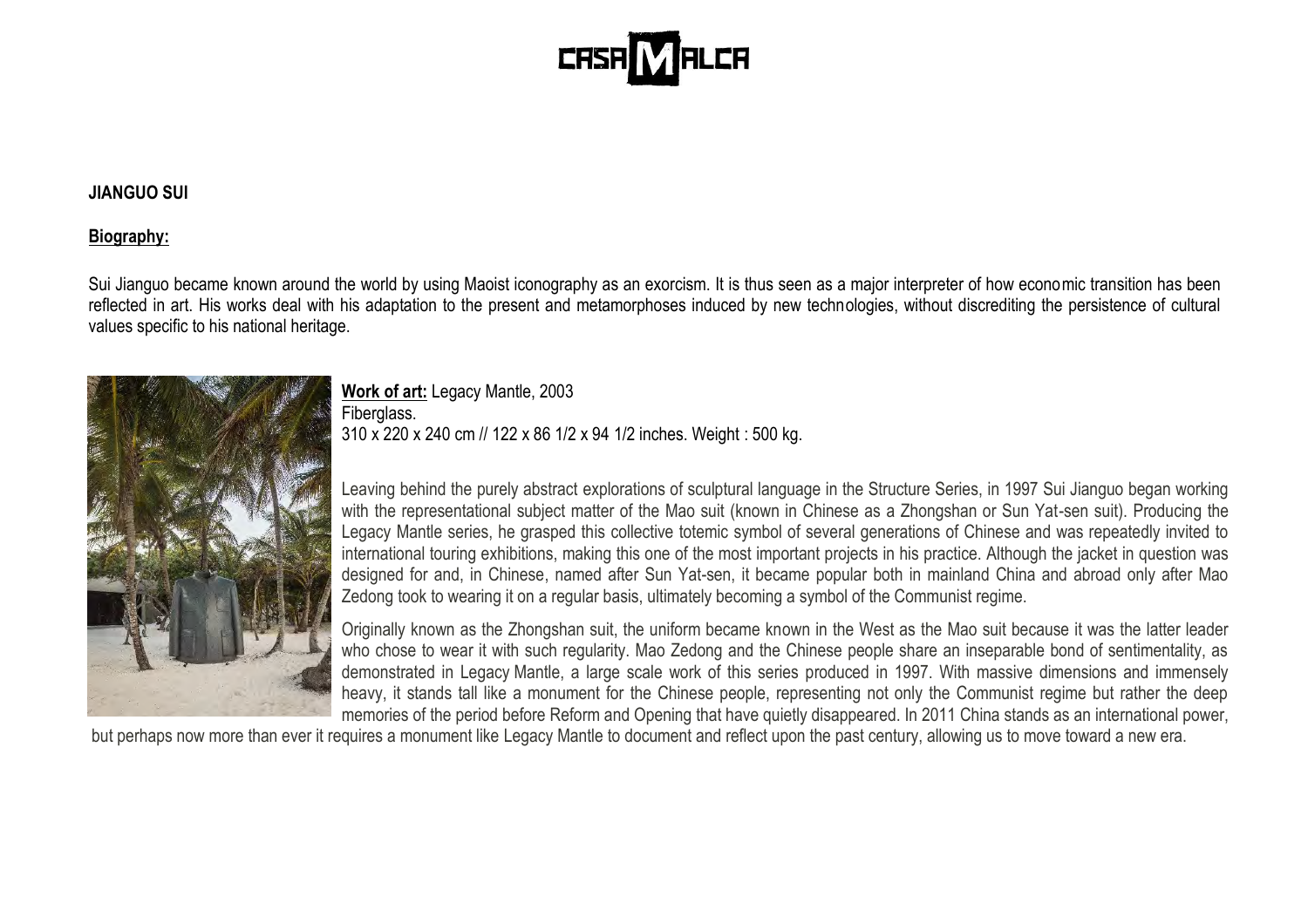

#### **FABIEN VERSCHAERE**

#### **Biography:**

Fabien Verschaere develops a universe teeming at once playful, strange and mysterious. His installations, paintings and sculptures conjure up medieval imagery, popular culture, comics, the world of childhood and psychoanalysis.

His work is prolific because it responds to an undisguised urgency. The creation represents for him a great space of freedom where he can give free rein to his impulses, to express his questions on the limits that are imposed. The self-portrait, his kind of predilection, authorizes him to appear among the actors of the stories he invented.



**Work of art:** Batman, 2007. Resine. 102 3/4 x 53 x 37 1/2 inches // 261 x 135 x 95 cm.

From one work to the next, one encounters in the work of Fabien Verschaere, the devil and angels, skulls and living beings, ghosts and extraterrestrials, sirens and centaurs, all hairs or feathers, bear, goat, duck, parrot ... We also fall on Don Quixote, Pinocchio, Mickey or Batman. Fairy tales meet African mythologies, popular cultures, literature and the history of painting. All these characters and elements intertwine, brush against each other, telescoping into a vertiginous proliferation and an almost blinding concentration.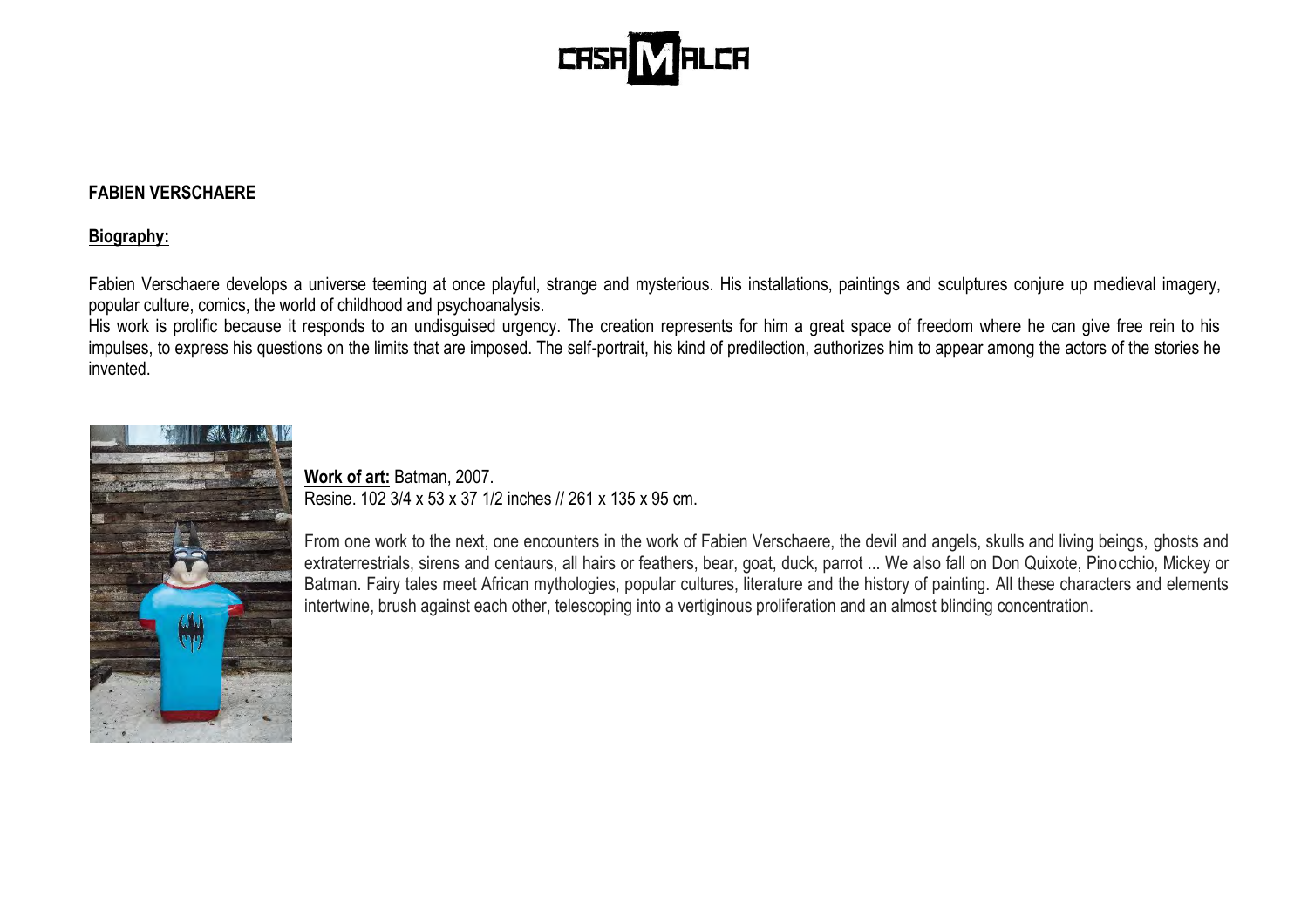

#### **YUE MINJUN**

#### **Biography:**

Marked by a social climate quite different from that of the 1980s, and by the opening of the Chinese economy to the world market, the artist breaks with both socialist realism and the avant-gardes. They take a sharper and less idealistic look at their environment. That's why smiling, laughing to hide his helplessness is more important for his generation.



**Work of art:** Contemporary Terracotta Warriors, 2003 Painted fiberglass. Each : 182 x 76 x 60 cm // 71 2/3 x 30 x 23 2/3 inches.

Chinese artist Yue Minjun subverts the grand aura of art history by both adopting pop aesthetics and delving deeply into the potency of self-image. Known for repeating itself, in painting and in sculpture, through repeated, identical iterations, Minjun's body of work is deeply self-critical and remarks on the prevalence of uniformity in modern society. This sculpture, belonging to a larger group of Chinese warriors, presents a contemporary reinterpretation of the historical terracotta warriors found in the tomb of Qin Shi Huangdi, one of China's most influential emperors. Rather than exhibiting individualism, each of Minjun's warriors is resolutely identical and thus the similarity of China's current day plagues.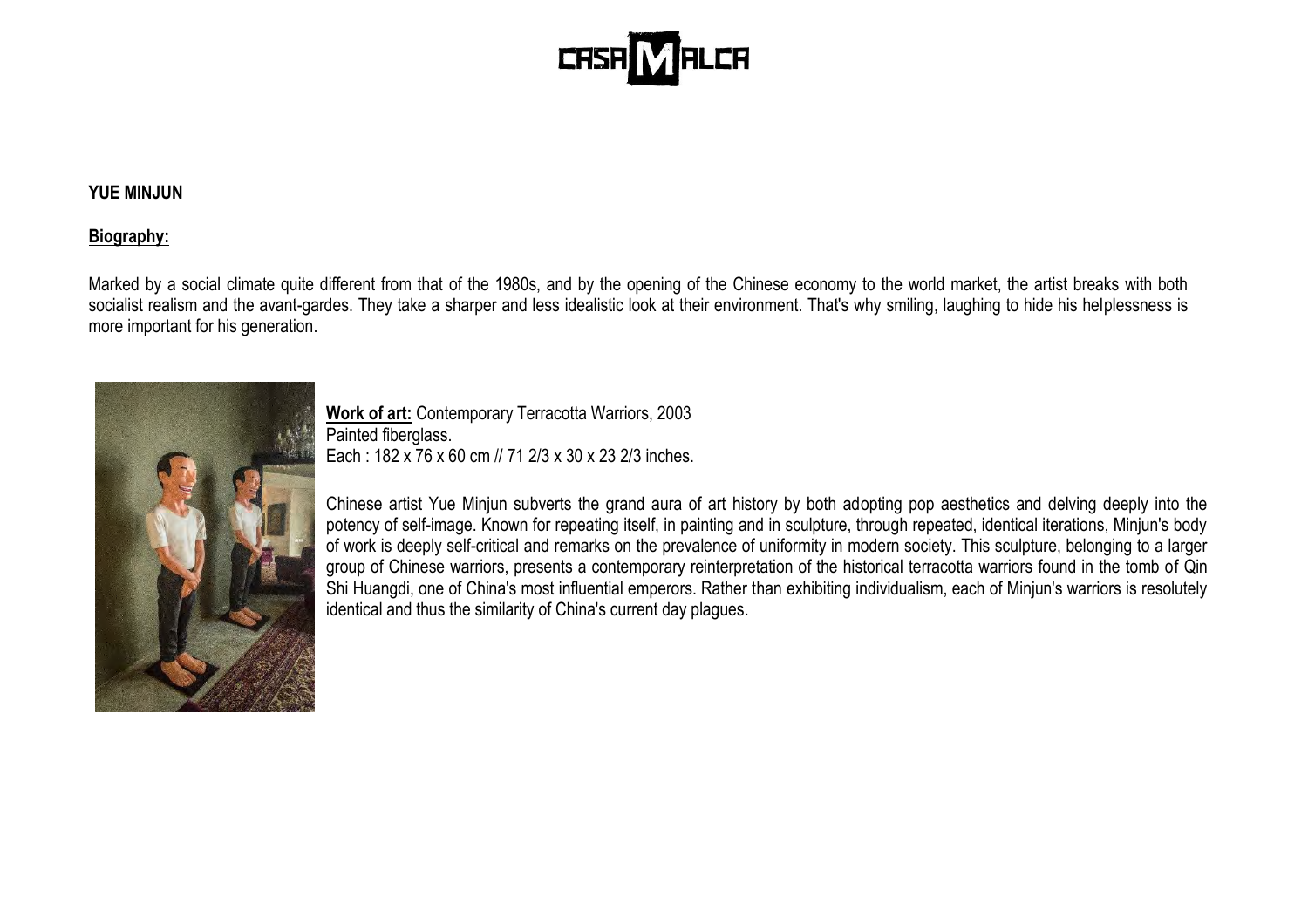

## **KAWS**

## **Biography:**

Brooklyn-based KAWS engages audiences far beyond the museums and galleries in which he regularly exhibits. His prolific body of influential work straddles the worlds of art and design to include paintings, murals, large-scale sculptures, street art, graphic and production design. Over the last two decades KAWS has built a successful career with work that consistently shows his formal agility as an artist, as well as his underlying wit, irreverence, and affection for our times. The nature of his work possesses a sophiticated humor and thoughtful interplay with consumer products and collaborations with global brands. He often draws inspiration and appropriates from pop-culture animations to form a unique artistic vocabulary for his works across various mediums. Now admired for his larger-than-life sculptures and hardedge paintings that emphasize line and color, KAWS' cast of hybrid cartoon and human characters are perhaps the strongest examples of his exploration of humanity. KAWS has been exhibited at the High Museum, Brooklyn Museum, Yorkshire Sculpture Park in England, the Modern Art Museum of Fort Worth, and the Yuz Museum in Shanghai.



**Work of art:** Companion, Passing Through, 2011. Painted Bronze. Height: 48 inches // 121.9 cm.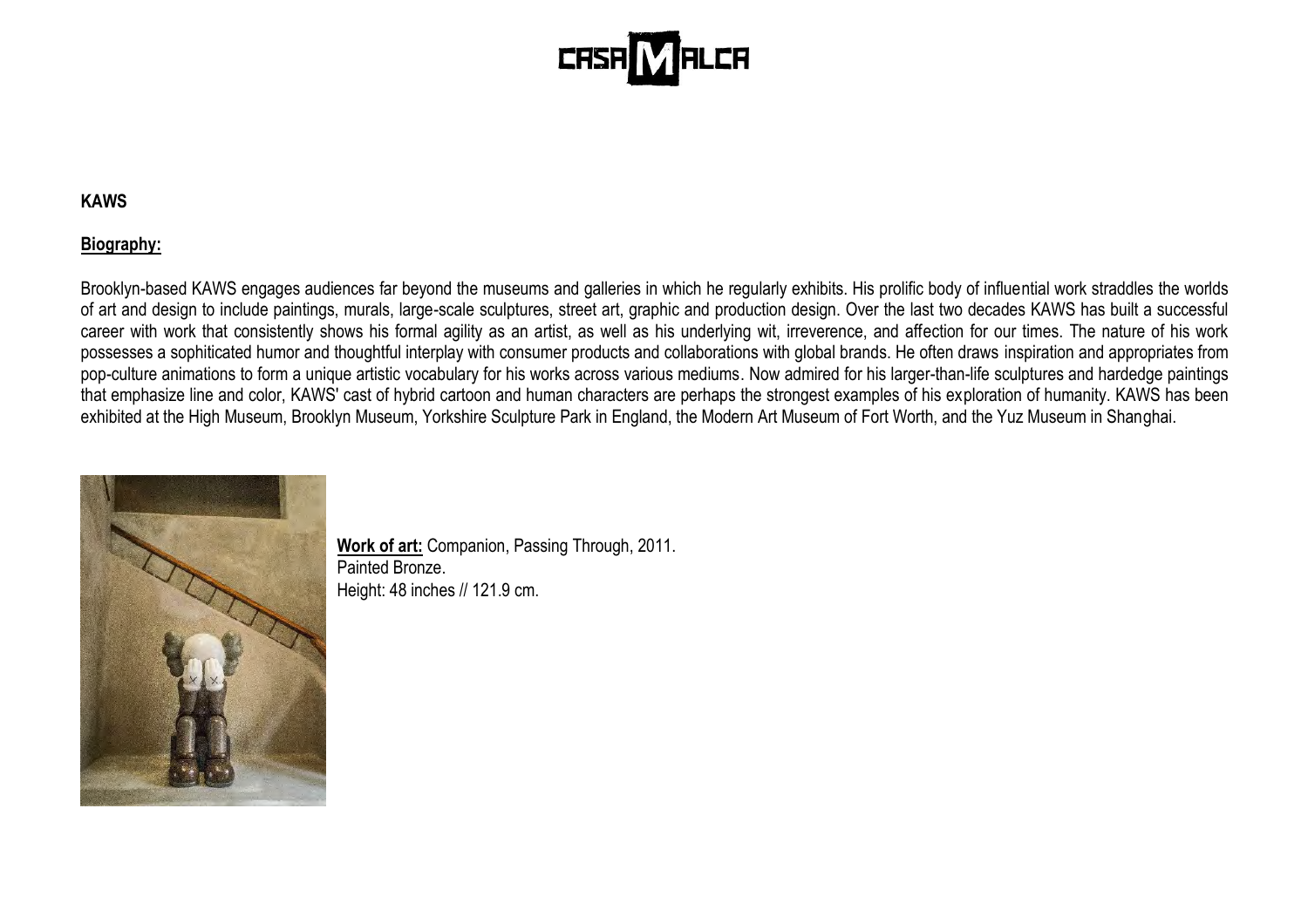

# **RAFAEL GÓMEZ BARROS**

## **Biography:**

Raised in Bogota, Colombia, where he still lives and works. He studied plastic arts at the Universidad Jorge Tadeo Lozano. His projects interrogate the political situation in Colombia and reflect on the duality of various themes: the individual and society, desire and reality, identity and anonymity. His most recognized work thus far has been giant ant sculptures created from the casts of two human skulls, bringing sharply to mind the thin veil between life and death, a theme continued in SONAJEROS. HOUSE TAKEN featured his ants covering the classical façade of the Colombian National Congress to address national security policies that have created violence for decades. In RATTLES and URNS, works that are strongly associated with the nature of the mind, Gomez Barros questions the fragility of life and its resistance to death, through his interest in ritual and repetitiveness. Gomez Barros has had eleven solo exhibitions and has been exhibited in numerous group shows internationally, in countries including Colombia, Venezuela, Mexico, United Kingdom, United States, Austria, and Cuba. His pieces are included in several prestigious private and public collections, such as that of the Museo de Arte Moderna, Colombia.



**Work of art:** Untitled, 2007 Fiberglass, Resine, Coal from the Cerrejón, ropes and wood. 39.37 x 27.55 x 11.81 in // 100 x 70 x 30 cm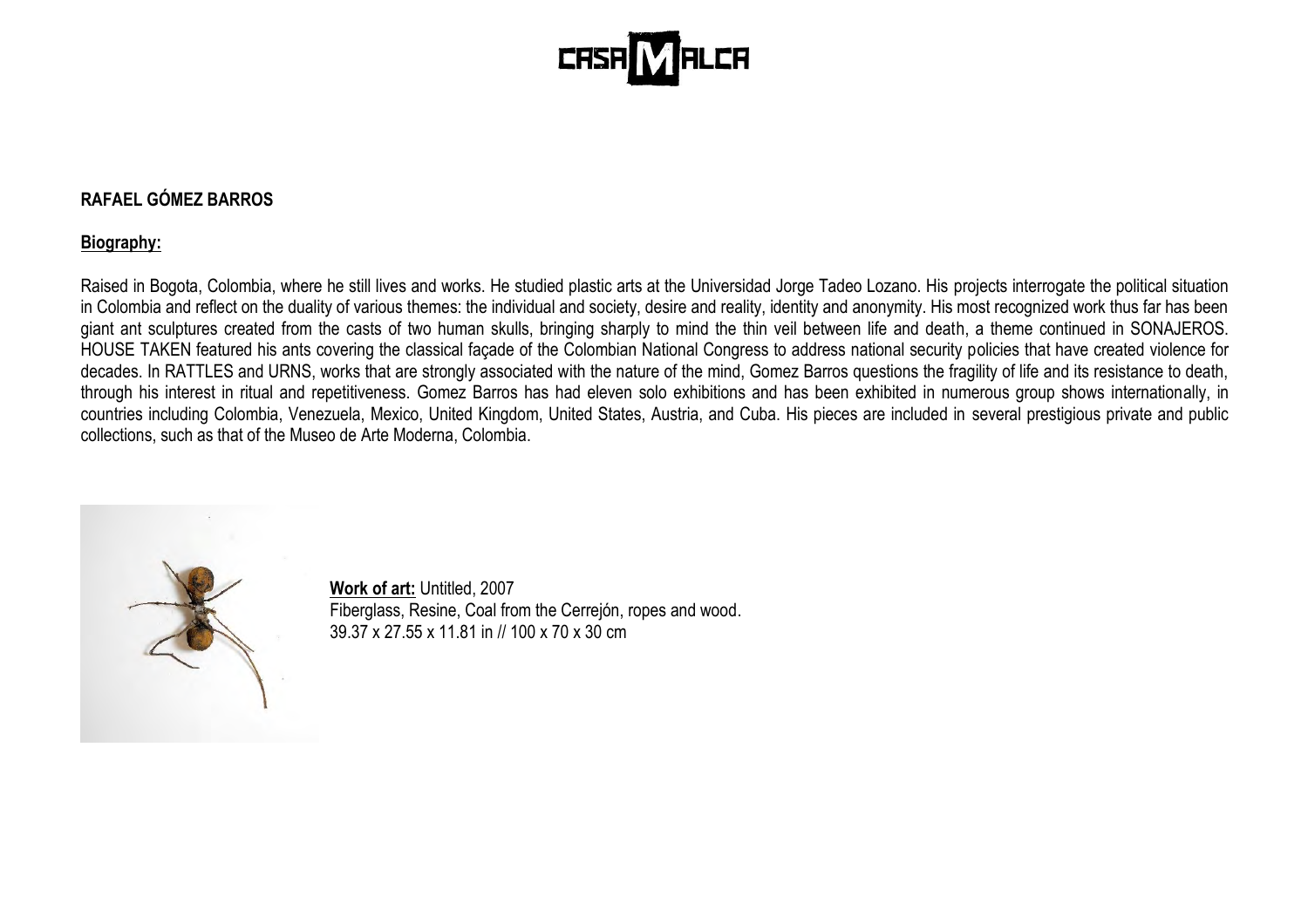

#### **HOLTON ROWER**

## **Biography:**

Holton Rower is an artist currently living and working in New York City who attended The Putney School in Vermont. Rower's work has been the subject of numerous solo presentations both in the U.S. and abroad, including recent exhibitions at VENUS LA in Los Angeles, The Hole in New York and Arthur Roger Gallery in New Orleans; and previously at Galerie 6 in Aurau, Switzerland, Galleria Maeght in Barcelona, Galerie Maeght in Paris, John McWhinnie at Glenn Horowitz Booksellers in New York, and Cencebaugh Contemporary in New York. His work has also been featured in group exhibitions, recently at the Dubai Moving Image Museum, as well as in numerous publications and artists books, including "Pour" (2012), "Scrap" (2010), "Jaw Law" (1999), and "Nettles" (1991), a book of photographs, poems and drawings, published by Flockophobic Press. Rower's newer works are a powerful exploration of movement, color, and form. By working with gravity while pouring paint onto various apparatuses, his works become psychedelic snapshots of his artistic process. Past works include sculptures constructed out of a variety of non-traditional materials including human hair, dollar bills, mutated locks, and fishhooks. While he does work within a wide variety of meaning, all of Rower's works examine the processes and methods of creation, and reveal the inherent vibrancy that lies within each piece.



**Work of art:** Anti Homphobic Leadership Summit, 2012. Acrylic on plywood. 106 x 98 x 11 inches // 269.2 x 248.9 x 27.9 cm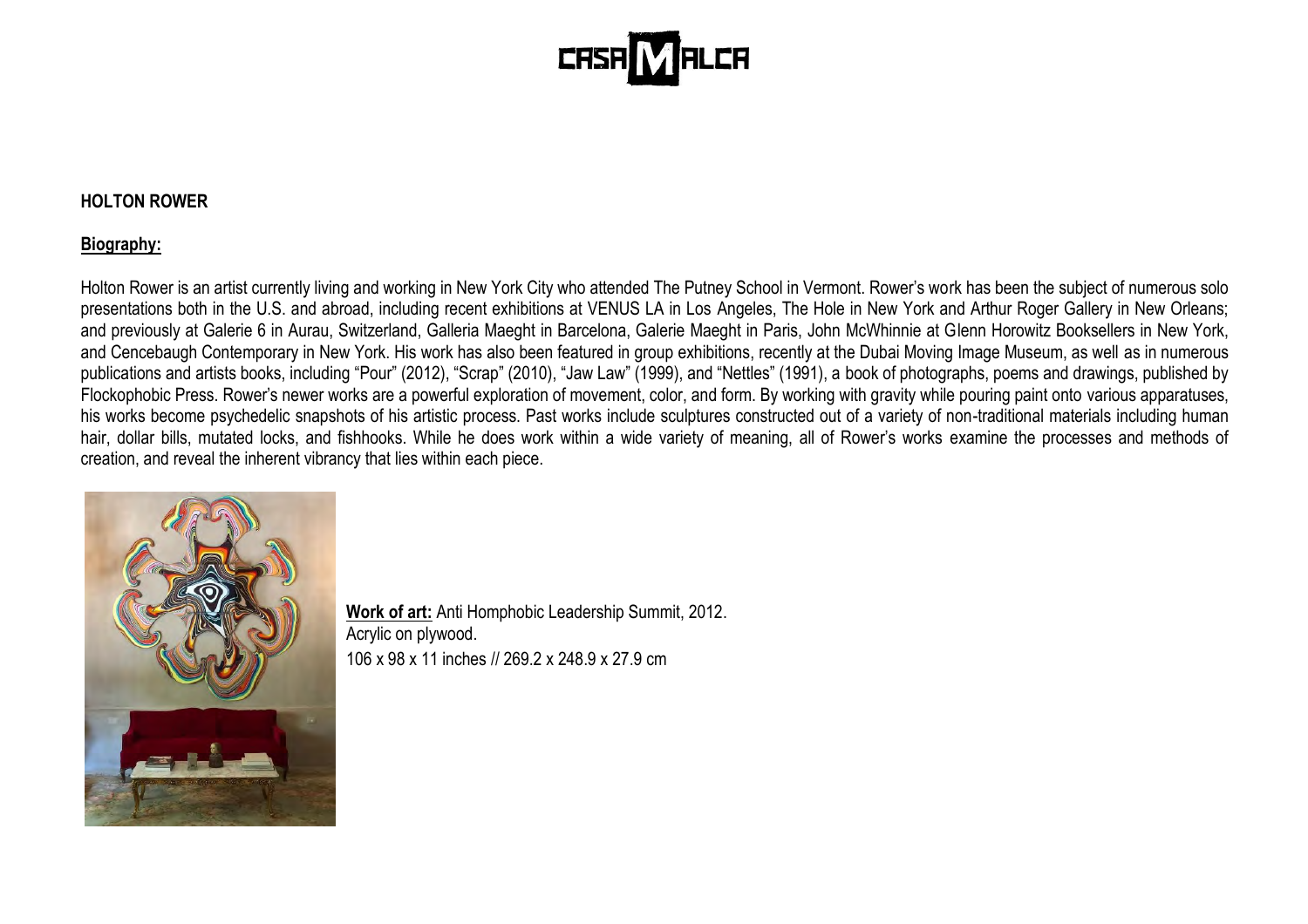

#### **KEITH HARING**

#### **Biography:**

Haring is part of a street artist trio in the 1980s with Jean-Michel Basquiat and Kenny Scharf. Beginning with drawing on the subway walls, he finally exhibited in several prestigious New York galleries, including Tony Shafrazi and Leo Castelli. From 1984 onwards, he developed a colorful symbolism linked to the world of the media and distinguished himself by creating a unique iconography with synthesized forms underlined by black. In addition to its easily identifiable graphic style, its immense popularity is explained by its predilection for non-standard media accessible to all: the metro, city walls, street lights, to the derivative products it sells itself.



**Work of art:** Wallpaper, inspired in Tokyo Pop Shop, 1988. Acrylic on plywood. 106 x 98 x 11 inches // 269.2 x 248.9 x 27.9 cm

The idea of the Pop Shop Tokyo was born after the success of the Pop Shop in New York that opened in 1986. The Pop Shop in New York became a key place in his artistic practice - in this space, and in line with the philosophy of pop art, his art was accessible to all, he sold t-shirts and novel articles with the images of his works and those of other contemporary artists like Kenny Scharf and Jean Michel Basquiat - in late 1987 Keith Haring traveled to Japan and acquired two 40-foot containers that would become the infrastructure of one of its larger scale projects. He painted and furnished the interiors with hand-painted wooden panels, creating an immersive experience in his line of aesthetic work. In January 1988, the Pop Shop Tokyo opened its doors in the capital of Japan with the intention of continuing the spirit of the Pop Shop New York store with sharing its philosophy of art for all. Without knowing their whereabouts and after a long search, they became part of the collection Lio Malca in 2004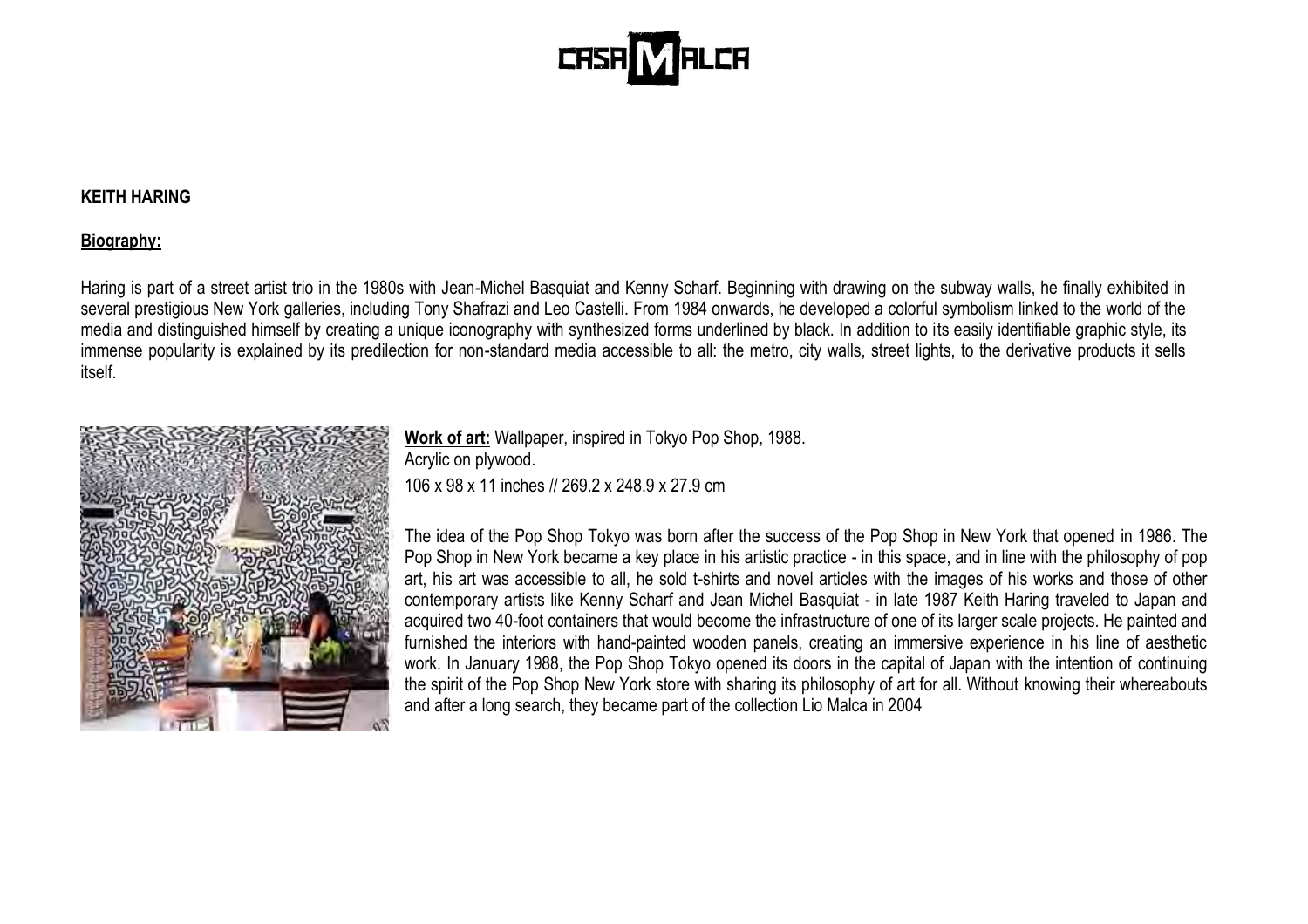

#### **MARK RYDEN**

## **Biography:**

Blending themes of pop culture with techniques reminiscent of the old masters, Mark Ryden has created a singular style that blurs the traditional boundaries between high and low art. His work first garnered attention in the 1990s when he ushered in a new genre of painting, "Pop Surrealism," dragging a host of followers in his wake. Ryden has trumped the initial surrealist strategies by choosing subject matter loaded with cultural connotation.

Ryden's vocabulary ranges from cryptic to cute, treading a fine line between nostalgic cliché and unsettling archetype. Seduced by his infinitely detailed and meticulously glazed surfaces, the viewer is confronted with the juxtaposition of the childhood innocence and the mysterious recesses of the soul. A subtle disquiet inhabits his paintings; the work is achingly beautiful as it hints at darker psychic stuff beneath the surface of cultural kitsch. In Ryden's world cherubic girls rub elbows with strange and mysterious figures. Ornately carved frames lend the paintings a baroque exuberance that adds gravity to their enigmatic themes.



**Work of art:** Rosie's Tea Party, 2005. Oil on canvas. 51 x 51 inches // 129.5 x 129.5 cm

The artist stated: "The original painting has been in Lio Malca's collection in New York since 2005 and thanks to his continuous support, it has been included in some of the most important exhibitions of my work to date. Lio has been a great supporter of my work and it was a pleasure to think of a way to, somehow, include this work in Casa Malca. Due to security challenges and weather conditions it was best way to install an oversize print to be displayed in Tulum. I then, authorized and gifted this paint to Lio".